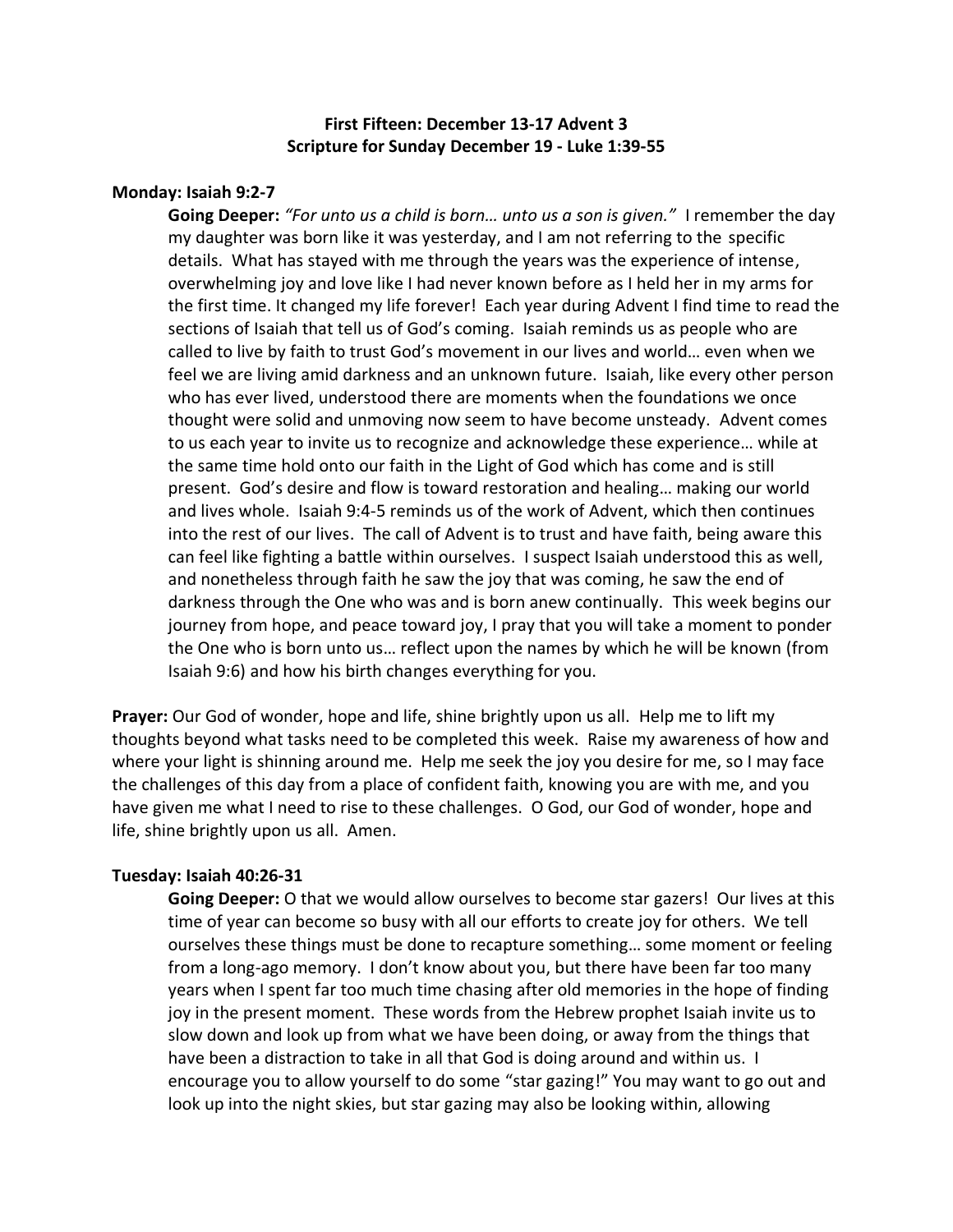ourselves to feel and then release all that we have been carrying over the last year or even longer. We allow ourselves to take in the wonder and majesty of nature, but the star gazing I am inviting you to do is allowing yourself to believe you too are part of God's magnificent and amazing creation! Does this mean we will not also see those places where God's restorative work is ongoing? Of course we will! Embrace these places in your life and trust God will bring strength to the weary, hope to the forlorn, and joy to those who wait in patient faith.

**Prayer:** This prayer from Thomas Merton has been one I found myself turning this past year. *"My Lord God, I have no idea where I am going. I do not see the road ahead of me. I cannot know for certain where it will end, nor do I really know myself, and the fact that I think I am following your will does not mean that I am actually doing so. But I believe that the desire to please you does in fact please you. And I hope I have that desire in all that I am doing. I hope that I will never do anything apart from that desire. And I know that if I do this you will lead me by the right road, though I may know nothing about it. Therefore will I trust you always though I may seem to be lost and in the shadow of death. I will not fear, for you are ever with me, and you will never leave me to face my perils alone."* Amen. (Thomas Merton from "Thoughts in Solitude.")

#### **Wednesday: Matthew 1:18-25**

**Going Deeper:** I suspect most of us are more familiar with Luke's version of the birth narrative of Jesus. There are no angels, or the mention of Mary in Matthew's version, but there is an equally important announcement… the One who was to be born would be called Emmanuel. Emmanuel, "God with us" is why Advent is a season of joy! Emmanuel is what the incarnation, God in the flesh calls us to embrace. God with us is far more than a theological concept, it reveals how far God is willing to go to love us and reassure us God has come near to walk and live among us. Emmanuel invites us to see God not as some unearthly being, but as one of us. Jesus, as Emmanuel reveals God's nature and love through his engagement with others, especially those who often go unseen. Jesus as Emmanuel reveals God's compassion and desire to see all of us, to help us know we are all God's beloved children. And yet Emmanuel, our experience of God among or with us is dependent upon what we do with this gift of God's love. As Matthew tells this story I hear an important thread, Joseph was afraid, and most likely deeply confused by all that was happening… and none of it was anything he could control or prevent. He did not want to lash out anger, he was looking for "the right way" to handle what had happened. The so call right way is rarely the easiest, and yet it is the only way that will lead us to peace, hope and joy. Matthew's narrative invites us to follow Joseph's lead in finding the right way so we can know and then share the joy of the message of Emmanuel… God is with us now and forever!

**Prayer:** Incarnate God, you know more about me than I do myself. Your love for me is given even when I wander. Your presence stays with me and calls me to come home, to find the path that leads me deep into your loving presence. This day will offer me numerous chances to follow your call, help me to choose to respond and seek the right way which creates hope,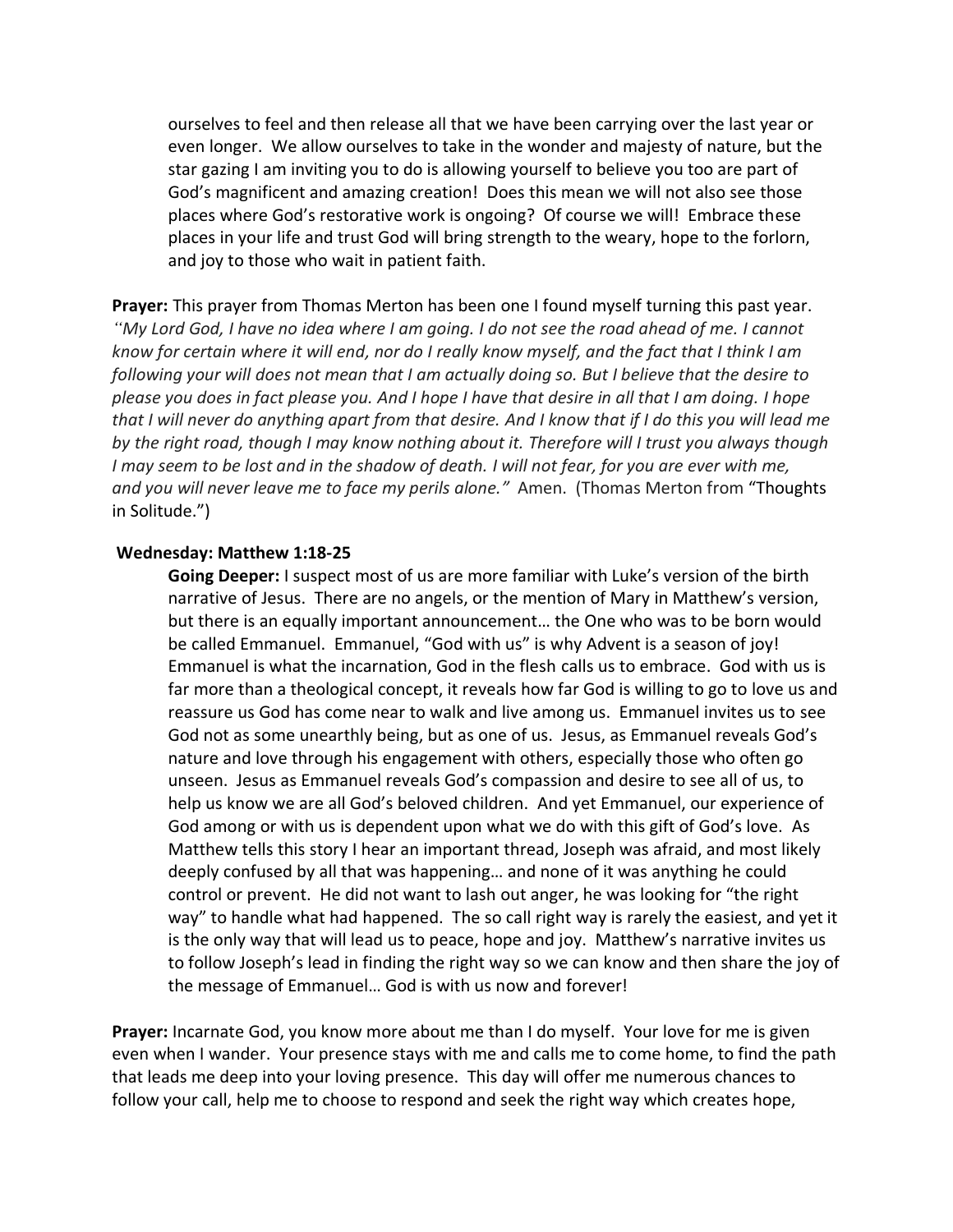peace, and joy for all, not merely the easiest solution. My Emmanuel draw near… guiding me throughout this day. Amen.

## **Thursday: Micah 4:1-5**

**Going Deeper:** As a child Christmas morning was the most wonderful day of the year. But when I came to understand Christmas beyond the tree and the gifts I found a deeper joy, and a more profound sense of wonder that has grown throughout the years. These words from the prophet Micah remind us of God intention… the healing of our world and the restoration of our lives. The message of Advent and the meaning of Christmas brings hope, peace, and joy to all people. The joy of Advent and the message of the incarnation, God with us… as one of us… changes everything! The incarnation creates a connection for us with God that can never be broken… God's love revealed to us with the coming of the Christ Child opens a door that neither you nor I can shut… or anyone else for that matter! As I spent some time with these verses my attention eventually came to the message of the 5th verse… *"Each of the peoples walks in the name of their own god; but as for us, we walk in the name of the LORD God forever and always."* (Micah 4:5 – CEB) If we are honest, we all have things that compete for our attention and dedication to God. We don't typically refer to these distractions as "gods," but I suspect Micah might. I say this not to create any sense of shame or guilt, I simply want to be honest and point out something I am sure we already know. I also want to make sure you know our distractibility does not, nor will it keep God from moving in our lives and in our world. Although, I am pretty sure if we will let go of the other "gods" in our lives we may discover even greater joy, meaning, and purpose will flow into our lives.

**Prayer:** Lord of life, help me trust your restorative flow in my life. Lead me to the places I have held onto or given to much power and influence over me and the decisions I make. Lead me deeper into your restorative and healing grace where your Spirit can guide me and release me from all that holds me. Amen.

### **Friday: Psalm 46**

**Going Deeper:** Growing up in northeast Ohio meant we rarely had anything other than a white Christmas. During our time off for the Christmas holiday one of the primary tasks in the neighborhood I grew up would be to build a snow fort. This would become our place of safety during the snowball fights that would take place. I cannot remember the last time I was in a snowball fight, but I can tell you I am still in need of a place, or at least the confidence I have someone will be there to provide strength and refuge for me. These words from the Psalmist tell us God provides for us shelter, safety, and comfort during the storms of life… *"That is why we won't be afraid when the world falls apart… when the mountains crumble…* (and) *when the waters roar and rage."* (Psalm 46:2-3 – CEB). Advent fulfills this vision of the Psalmist. God has come near, God is one of us, God is with us… we simply need to do is be still and know, trusting the promise of this season, and more profoundly believing the message of the One who came to us and is now with us forever. Take some time with this Psalm. Read over it and allow yourself